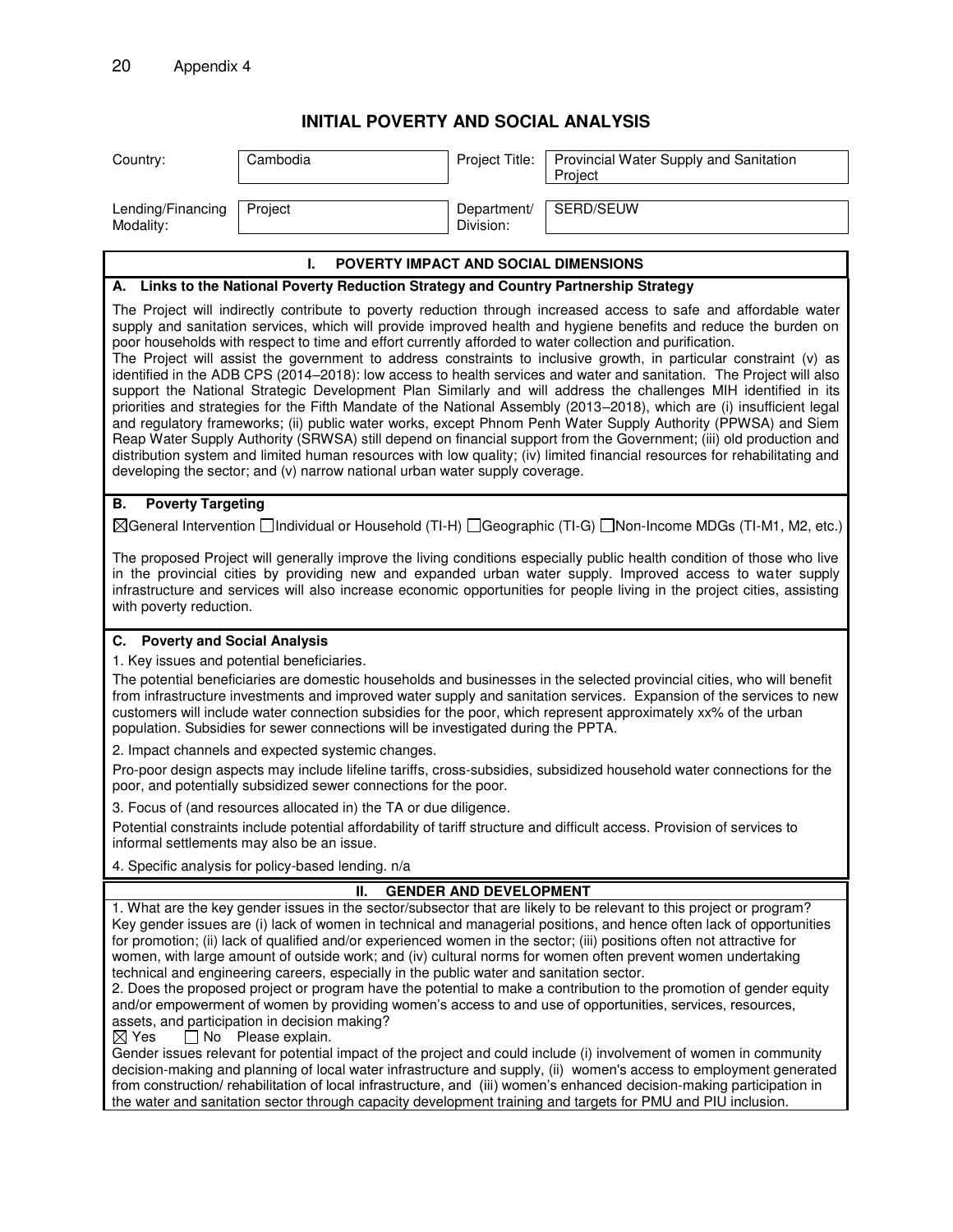| <b>GENDER AND DEVELOPMENT</b><br>Ш.                                                                                                                                                                                                                                                                                                                                                                                                                                                                                                    |  |  |  |  |
|----------------------------------------------------------------------------------------------------------------------------------------------------------------------------------------------------------------------------------------------------------------------------------------------------------------------------------------------------------------------------------------------------------------------------------------------------------------------------------------------------------------------------------------|--|--|--|--|
| A gender action plan will be prepared under the TA.                                                                                                                                                                                                                                                                                                                                                                                                                                                                                    |  |  |  |  |
| 3. Could the proposed project have an adverse impact on women and/or girls or widen gender inequality?<br>$\Box$ Yes<br>$\boxtimes$ No Please explain<br>Project facilities constructed or improved are expected to benefit men and women equally.                                                                                                                                                                                                                                                                                     |  |  |  |  |
| 4. Indicate the intended gender mainstreaming category:<br>$\boxtimes$ EGM (effective gender mainstreaming)<br>GEN (gender equity)<br>SGE (some gender elements)<br>$\Box$ NGE (no gender elements)                                                                                                                                                                                                                                                                                                                                    |  |  |  |  |
| <b>PARTICIPATION AND EMPOWERMENT</b><br>III.                                                                                                                                                                                                                                                                                                                                                                                                                                                                                           |  |  |  |  |
| 1. Who are the main stakeholders of the project, including beneficiaries and negatively affected people? Identify how<br>they will participate in the project design.                                                                                                                                                                                                                                                                                                                                                                  |  |  |  |  |
| Local communities and business community. Other stakeholders that will be consulted during the early stages of the<br>TA include: (i) civil society organizations, (ii) government, (iii) private sector, and (iv) development partners in<br>accordance with ADB's stakeholder analysis guidelines.                                                                                                                                                                                                                                   |  |  |  |  |
| 2. How can the project contribute (in a systemic way) to engaging and empowering stakeholders and beneficiaries,<br>particularly, the poor, vulnerable and excluded groups? What issues in the project design require participation of the<br>poor and excluded?                                                                                                                                                                                                                                                                       |  |  |  |  |
| Participatory and stakeholder consultations will be conducted during the initial stages of project design to gauge<br>beneficiaries' understanding and expectations and scope for participation in project implementation, operation and<br>maintenance, and monitoring. This will be followed up by collaborative decision making where feasible. Poor and<br>vulnerable groups will be included in analysis of affordable tariff services.                                                                                           |  |  |  |  |
| 3. What are the key, active, and relevant civil society organizations in the project area? What is the level of civil<br>society organization participation in the project design?                                                                                                                                                                                                                                                                                                                                                     |  |  |  |  |
| $\boxtimes$ Information generation and sharing $\boxtimes$ Consultation<br>$\boxtimes$ Collaboration<br>$\Box$ Partnership                                                                                                                                                                                                                                                                                                                                                                                                             |  |  |  |  |
| 4. Are there issues during project design for which participation of the poor and excluded is important? What are they<br>and how shall they be addressed? $\boxtimes$ Yes<br>l I No                                                                                                                                                                                                                                                                                                                                                   |  |  |  |  |
| <b>SOCIAL SAFEGUARDS</b><br>IV.<br>A. Involuntary Resettlement Category $\Box A \boxtimes B \Box C \Box F$                                                                                                                                                                                                                                                                                                                                                                                                                             |  |  |  |  |
|                                                                                                                                                                                                                                                                                                                                                                                                                                                                                                                                        |  |  |  |  |
| 1. Does the project have the potential to involve involuntary land acquisition resulting in physical and economic<br>displacement? $\boxtimes$ Yes<br>$\Box$ No                                                                                                                                                                                                                                                                                                                                                                        |  |  |  |  |
| The project may involve limited land acquisition in association with new water treatment plants and other civil works<br>for infrastructure construction and upgrading.                                                                                                                                                                                                                                                                                                                                                                |  |  |  |  |
| 2. What action plan is required to address involuntary resettlement as part of the TA or due diligence process?<br>$\boxtimes$ Resettlement plan<br>$\Box$ Resettlement framework<br>$\Box$ Social impact matrix                                                                                                                                                                                                                                                                                                                       |  |  |  |  |
| $\Box$ None<br>□ Environmental and social management system arrangement                                                                                                                                                                                                                                                                                                                                                                                                                                                                |  |  |  |  |
| B. Indigenous Peoples Category □ A □ B ⊠ C □ FI                                                                                                                                                                                                                                                                                                                                                                                                                                                                                        |  |  |  |  |
| 1. Does the proposed project have the potential to directly or indirectly affect the dignity, human rights, livelihood<br>$\boxtimes$ No<br>$\Box$ Yes<br>systems, or culture of indigenous peoples?<br>2. Does it affect the territories or natural and cultural resources indigenous peoples own, use, occupy, or claim, as<br>their ancestral domain? $\Box$ Yes<br>⊠ No                                                                                                                                                            |  |  |  |  |
| The established urban populations are not expected to entail differential or adverse impacts on IPs and/or ethnic<br>minorities within the meaning of the SPS. No IPs are expected in the project towns, but the PPTA will confirm this.                                                                                                                                                                                                                                                                                               |  |  |  |  |
| 3. Will the project require broad community support of affected indigenous communities? $\square$ Yes $\boxtimes$ No<br>4. What action plan is required to address risks to indigenous peoples as part of the TA or due diligence process?<br>Indigenous peoples plan   Indigenous peoples planning framework   Social Impact matrix<br>$\boxtimes$ None<br>Environmental and social management system arrangement                                                                                                                     |  |  |  |  |
| OTHER SOCIAL ISSUES AND RISKS<br>v.                                                                                                                                                                                                                                                                                                                                                                                                                                                                                                    |  |  |  |  |
| 1. What other social issues and risks should be considered in the project design?<br>$\boxtimes$ Creating decent jobs and employment $\boxtimes$ Adhering to core labor standards<br>$\Box$ Labor retrenchment<br>Spread of communicable diseases, including HIV/AIDS $\Box$ Increase in human trafficking $\boxtimes$ Affordability<br>$\Box$ Increase in vulnerability to natural disasters $\Box$ Creating political instability<br>Increase in unplanned migration<br>Creating internal social conflicts<br>Others, please specify |  |  |  |  |